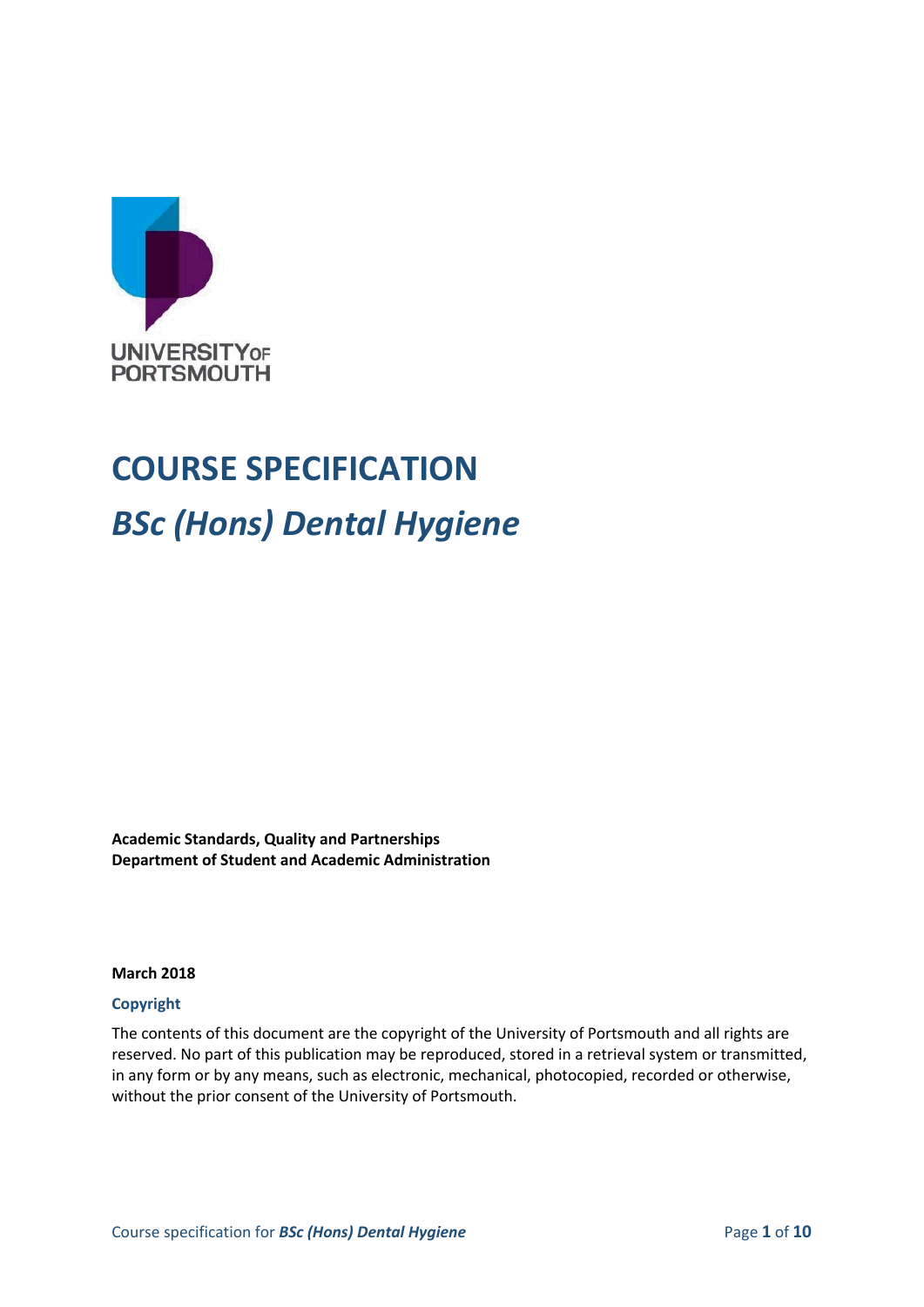# **COURSE SPECIFICATION**

| <b>Course Title</b>                                                                                     | <b>BSc (Hons) Dental Hygiene</b>                                                                                                                                                                                                                                                                                                             |
|---------------------------------------------------------------------------------------------------------|----------------------------------------------------------------------------------------------------------------------------------------------------------------------------------------------------------------------------------------------------------------------------------------------------------------------------------------------|
| <b>Final Award</b>                                                                                      | <b>BSc (Hons) Dental Hygiene</b>                                                                                                                                                                                                                                                                                                             |
| <b>Exit Awards</b>                                                                                      | Certificate of Higher Education in Oral Health Studies (No<br>practice rights) - 120 credits at level 4<br>Diploma of Higher Education in Oral Health Studies (No<br>practice rights) - 240 credits (maximum 120 level 4)<br>Ordinary Degree in Oral Health Studies (No practice<br>rights) - 300 credits (maximum 120 level 4, 120 level 5) |
| Course Code / UCAS code (if applicable)                                                                 | U2826FTC/B752                                                                                                                                                                                                                                                                                                                                |
| Mode of study                                                                                           | <b>Full Time</b>                                                                                                                                                                                                                                                                                                                             |
| Mode of delivery                                                                                        | Campus                                                                                                                                                                                                                                                                                                                                       |
| Normal length of course                                                                                 | 3 Years                                                                                                                                                                                                                                                                                                                                      |
| Cohort(s) to which this course specification<br>applies                                                 | October 2021 onwards                                                                                                                                                                                                                                                                                                                         |
| <b>Awarding Body</b>                                                                                    | University of Portsmouth                                                                                                                                                                                                                                                                                                                     |
| <b>Teaching Institution</b>                                                                             | University of Portsmouth                                                                                                                                                                                                                                                                                                                     |
| Faculty                                                                                                 | <b>Faculty of Science &amp; Health</b>                                                                                                                                                                                                                                                                                                       |
| School/Department/Subject Group                                                                         | University of Portsmouth Dental Academy                                                                                                                                                                                                                                                                                                      |
| School/Department/Subject Group<br>webpage                                                              | http://www.port.ac.uk/dental-academy/                                                                                                                                                                                                                                                                                                        |
| Course webpage including entry criteria                                                                 | https://www.port.ac.uk/study/courses/bsc-hons-dental-<br>hygiene                                                                                                                                                                                                                                                                             |
| Professional and/or Statutory Regulatory<br><b>Body accreditations</b>                                  | <b>General Dental Council (Not yet accredited)</b>                                                                                                                                                                                                                                                                                           |
| <b>Quality Assurance Agency Framework for</b><br><b>Higher Education Qualifications (FHEQ)</b><br>Level | Level 4, 5 and 6                                                                                                                                                                                                                                                                                                                             |

This course specification provides a summary of the main features of the course, identifies the aims and learning outcomes of the course, the teaching, learning and assessment methods used by teaching staff, and the reference points used to inform the curriculum.

This information is therefore useful to potential students to help them choose the right course of study, to current students on the course and to staff teaching and administering the course.

Further detailed information on the individual modules within the course may be found in the relevant module descriptors and the Course Handbook provided to students on enrolment.

Please refe[r Course and Module Catalogue](https://course-module-catalog.port.ac.uk/#/welcome) for further information on the course structure and modules.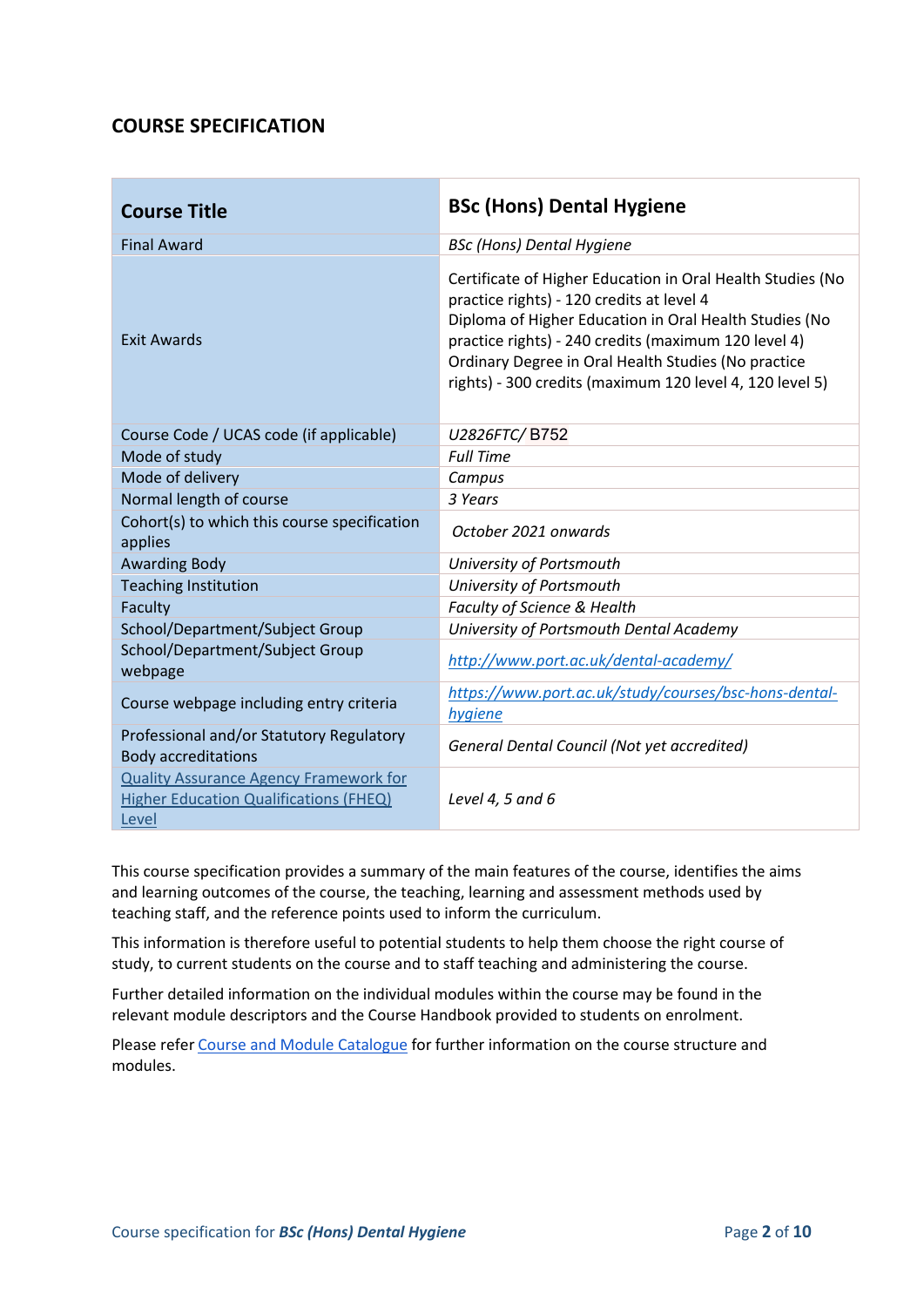# **Educational aims of the course**

To provide a challenging and stimulating study environment where opportunities exist for students to develop academic, clinical, professional, research, communication and leadership skills necessary for a patient centred approach to care and the use of evidence to inform practice.

- To provide a framework allowing students to follow a coherent programme of study that produces professional Dental Hygienists capable of working independently and autonomously to provide clinical treatment and lead oral health improvement.
- Develop the knowledge, clinical and transferable skills required for a career as a proficient, confident and safe Dental Hygienist who is able to effectively lead in the delivery of evidence-based patient centred care.
- To provide opportunities for interdisciplinary education to develop an appreciation of other health and care professions and provide opportunities to lead multi-disciplinary team working.
- To provide opportunities to engage within the multidisciplinary dental team to lead, plan and deliver community outreach learning projects to deliver oral health interventions and influence health improvement of individuals and communities.
- To produce an individual who can demonstrate that they have met the outcomes required for registration as a DENTAL HYGIENIST with the GDC and have the necessary skills to progress in their career in employment or within postgraduate education in a variety of leadership roles.

## **Subject Specific Aims**

- Provide students with the opportunity to develop a breadth of understanding of essential underpinning knowledge, concepts, principles and theories related to the role and practices of the registered Dental Hygienist.
- Provide opportunities for dental team integration, collaboration and effective team leadership.
- To provide opportunities for interdisciplinary education to develop an appreciation of the other professions, their strengths, limitations and to provide the necessary skills for Dental Hygienists to lead multi-disciplinary team working within community based learning projects to influence health improvement
- To promote a philosophy of patient centred care and values based practice within the clinical setting.
- Develop students' critical, analytical, practical, research, communication, behavioural, management and leadership skills.
- Prepare students for employment, postgraduate study and career development.
- Develop in students the skills necessary for life-long independent learning, and the acquisition of knowledge to engender an awareness of the needs for these skills.
- Develop students to attain the highest standards in terms of knowledge, skills, (including clinical and technical skills), and professional attributes, in particular putting the interests of patients first at all times

### **The skills required of GDC registrants are covered in the following domains:**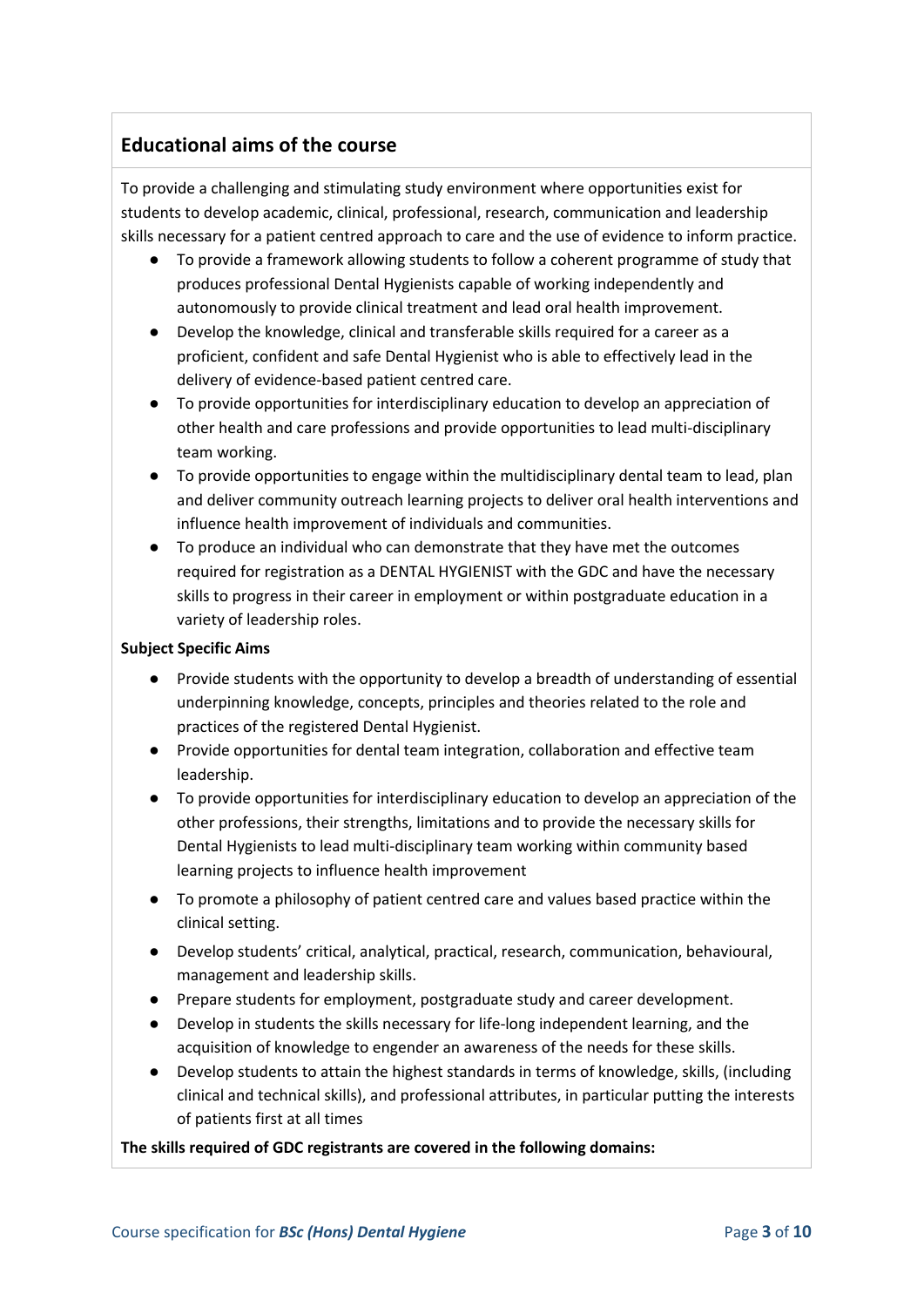- **• Clinical** the range of skills required to deliver direct patient centred care, where registrants interact with patients, and also the essential technical skills, carried out in the absence of patients which support their care.
- **Communication**  the skills involved in effectively interacting with patients, their representatives, the public and colleagues and recording appropriate information to inform patient care.
- **Professionalism** the knowledge, skills, attitudes and behaviour consistent with the highest standards of professional and ethical conduct and understand the importance of and demonstrate the values that are outlined within the NHS constitution, putting patients' needs first to promote confidence in the dental team.
- **Management and Leadership** the skills and knowledge required to work effectively as a dental team, manage their own time and the teams resources and the ability to lead professional practices

**Course Learning Outcomes and Learning, Teaching and Assessment Strategies**

The [Quality Assurance Agency for Higher Education \(QAA\)](http://www.qaa.ac.uk/en) sets out a national framework of qualification levels, and the associated standards of achievement are found in their [Framework for](https://www.qaa.ac.uk/en/quality-code/qualifications-and-credit-frameworks)  [Higher Education Qualifications](https://www.qaa.ac.uk/en/quality-code/qualifications-and-credit-frameworks) document.

The Course Learning Outcomes for this course are outlined in the tables below.

#### **A. Knowledge and understanding of:**

| LO number | <b>Learning outcome</b>                                                                                                                                                                                                                                                                                                         | <b>Learning and Teaching</b><br>methods                                                                                                             | <b>Assessment</b><br><b>Methods</b>                                                                                                               |
|-----------|---------------------------------------------------------------------------------------------------------------------------------------------------------------------------------------------------------------------------------------------------------------------------------------------------------------------------------|-----------------------------------------------------------------------------------------------------------------------------------------------------|---------------------------------------------------------------------------------------------------------------------------------------------------|
| A1        | Core aspects of the scientific<br>basis of dentistry, including the<br>appropriate biomedical and<br>behavioural sciences, the<br>process of disease and the effect<br>on individuals and populations<br>including the principles of health<br>promotion and disease<br>prevention, the mechanisms of<br>knowledge acquisition. | Lectures, seminars,<br>tutorials, practical classes<br>and workshops and<br>tutorials, work based<br>learning and placement,<br>community outreach. | <b>Practical skills</b><br>assessment,<br>portfolio,<br>written<br>assignment,<br>written<br>examination,<br>oral<br>assessment,<br>presentation. |
| A2        | The application of scientific<br>methods of evaluation of<br>evidence to inform the clinical<br>and technical knowledge<br>required for the practice of<br>dental hygiene, including<br>medical emergencies, health<br>and safety legislation and the<br>maintenance of a safe working<br>environment.                          | Lectures, seminars,<br>practical classes and<br>workshops and tutorials,<br>work based learning and<br>placement.                                   | <b>Practical skills</b><br>assessment,<br>portfolio,<br>written<br>assignment,<br>oral<br>assessment,<br>presentation,<br>written<br>examination. |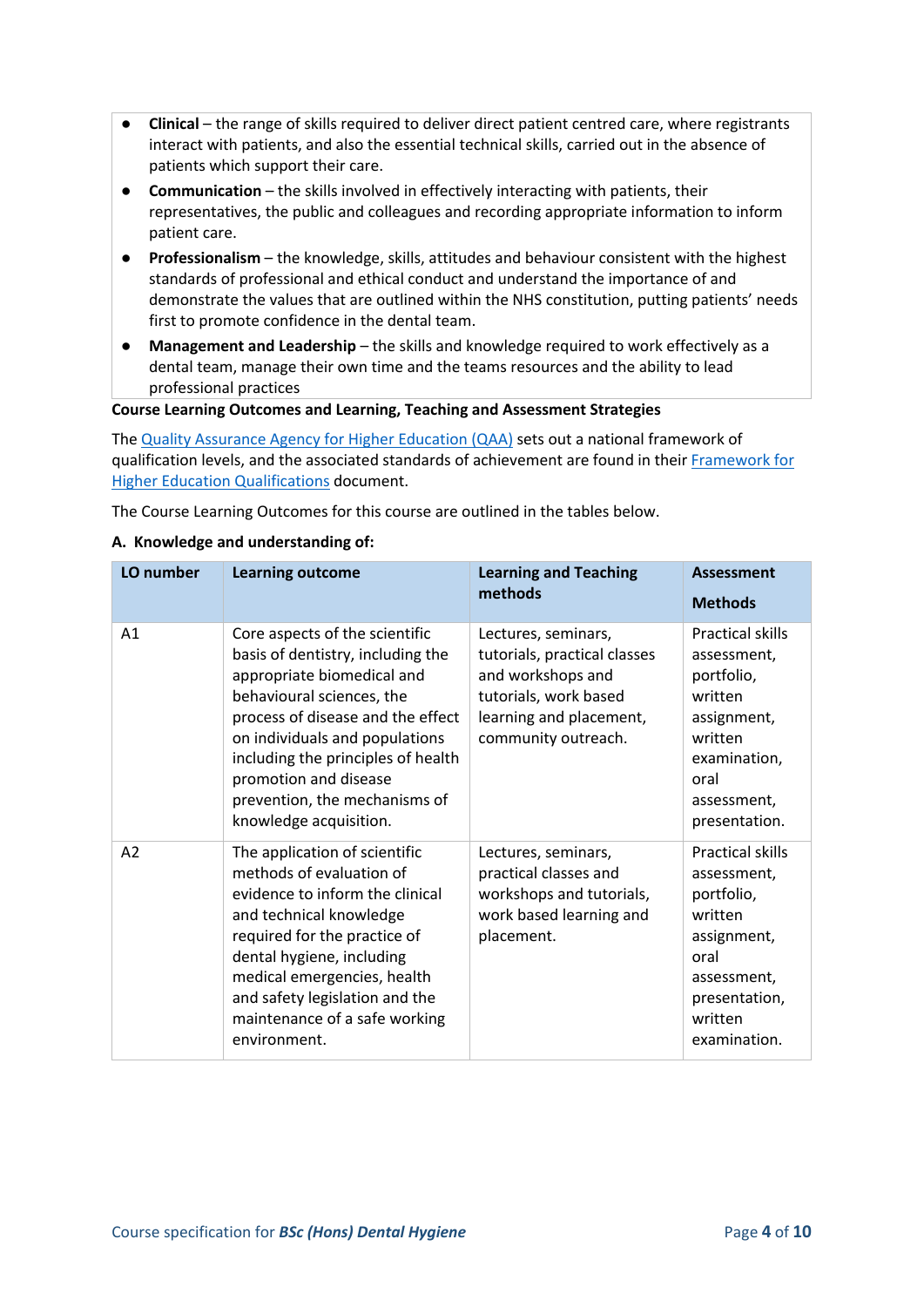| A3 | Provision of patient centred care<br>and treatment in a range of<br>organisational environments,<br>considering GDC standards, legal<br>and ethical responsibilities and<br>relevant legislation associated<br>with the practice of dental<br>hygiene. | Lecture, seminars, practical<br>classes and workshops,<br>tutorials, work based<br>learning and placement,<br>community outreach. | Portfolio,<br>written<br>examination,<br>oral<br>assessment,<br>presentation,<br>practical<br>exercise,<br>written<br>assignment. |
|----|--------------------------------------------------------------------------------------------------------------------------------------------------------------------------------------------------------------------------------------------------------|-----------------------------------------------------------------------------------------------------------------------------------|-----------------------------------------------------------------------------------------------------------------------------------|
| A4 | Make effective clinical<br>judgement and decisions to<br>inform dental hygiene treatment<br>and collaborate as part of the<br>wider dental and healthcare<br>team.                                                                                     | Lectures, seminars, tutorial<br>practical classes and<br>workshops, work based<br>learning and placement.                         | Written<br>assignment,<br>practical skills<br>assessment,<br>portfolio,<br>written<br>examination,<br>practical<br>exercise.      |

# **B. Cognitive (Intellectual or Thinking) skills, able to:**

| LO<br>numbe<br>r | <b>Learning outcome</b>                                                                                                                                       | <b>Learning and Teaching</b><br>methods                                                                                               | <b>Assessment</b><br>methods                                                                                                                                                                            |
|------------------|---------------------------------------------------------------------------------------------------------------------------------------------------------------|---------------------------------------------------------------------------------------------------------------------------------------|---------------------------------------------------------------------------------------------------------------------------------------------------------------------------------------------------------|
| <b>B1</b>        | Accurately interpret<br>treatment/dental care plans to<br>inform effective clinical judgment<br>and decision making                                           | Lectures, seminars, practical<br>classes and workshops and<br>tutorials, work based learning<br>and placement, community<br>outreach. | <b>Practical skills</b><br>assessment,<br>oral<br>assessment,<br>presentation,<br>portfolio,<br>written<br>examination.                                                                                 |
| <b>B2</b>        | Gather, retrieve and synthesise<br>information from the evaluation of<br>research in support of evidence<br>based patient centred dental<br>hygiene practice. | Lectures, seminars, tutorials,<br>practical classes and<br>workshops, work based<br>learning and placement.                           | <b>Practical skills</b><br>assessment,<br>portfolio,<br>written<br>assignment,<br>practical<br>assessment,<br>written<br>examination,<br>oral<br>assessment,<br>presentation,<br>practical<br>exercise. |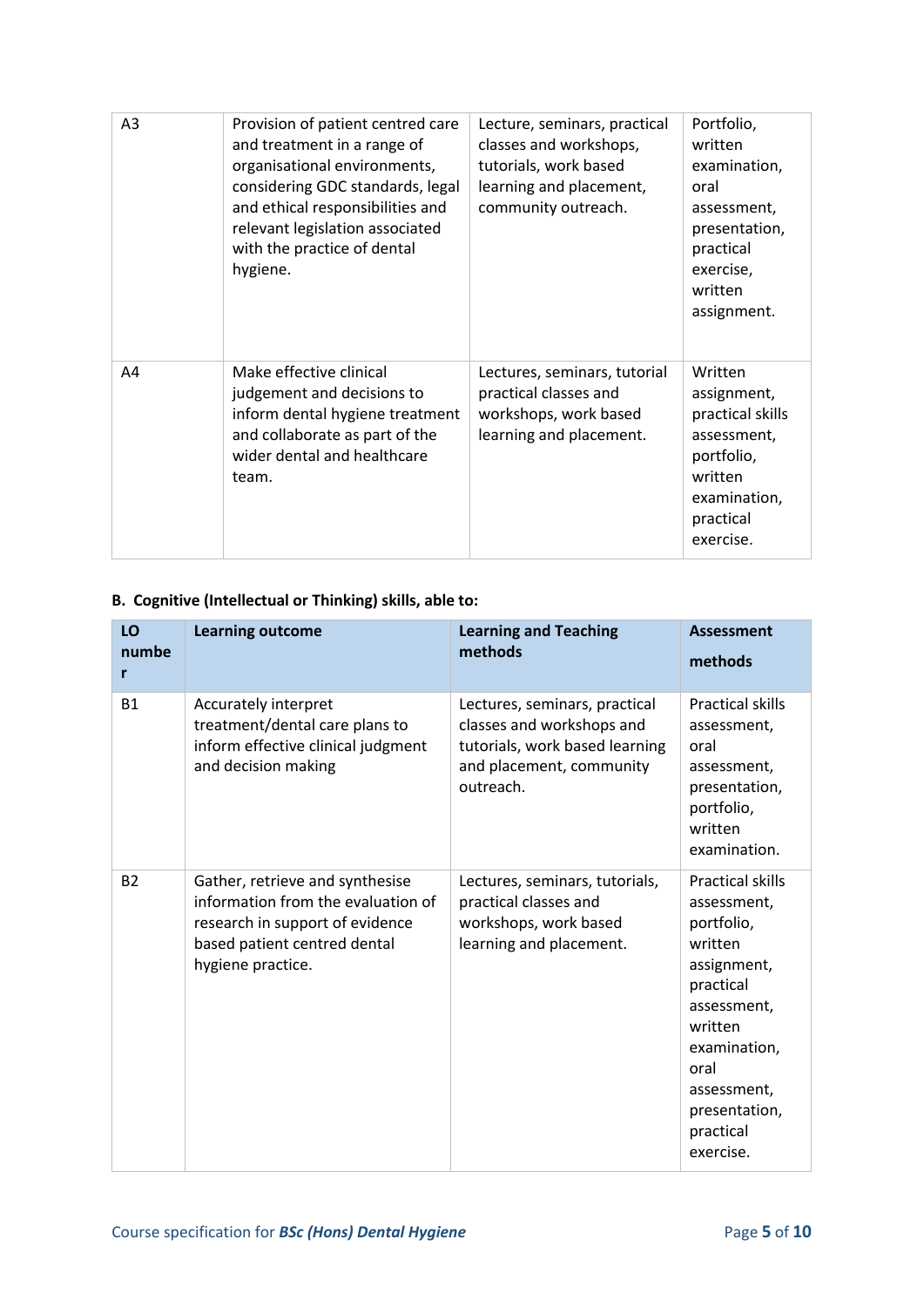| B <sub>3</sub> | Apply an evidence-based<br>questioning approach to learning,<br>practice, clinical judgment, and<br>decision making and utilise critical<br>thinking, reflection and problem<br>solving skills. | Lectures, seminars, tutorials,<br>practical classes and<br>workshops, work based<br>learning and placement.               | Written<br>assignment,<br>practical skills<br>assessment,<br>portfolio,<br>written<br>examination,<br>written<br>assignment,<br>oral<br>assessment,<br>presentation,<br>dissertation. |
|----------------|-------------------------------------------------------------------------------------------------------------------------------------------------------------------------------------------------|---------------------------------------------------------------------------------------------------------------------------|---------------------------------------------------------------------------------------------------------------------------------------------------------------------------------------|
| <b>B4</b>      | Conceptualise current issues and<br>developments in dentistry and<br>patient centred dental hygiene<br>practice.                                                                                | Seminars, practical classes<br>and workshops, tutorials,<br>work based learning and<br>placement, project<br>supervision. | Portfolio,<br>written<br>examination,<br>oral<br>assessment,<br>presentation,<br>written<br>assignment,<br>practical<br>exercise, and<br>dissertation.                                |

# **C. Practical (Professional or Subject) skills, able to:**

| LO    | Learning outcome | <b>Learning and Teaching</b> | Assessment |
|-------|------------------|------------------------------|------------|
| numbe |                  | methods                      | methods    |
|       |                  |                              |            |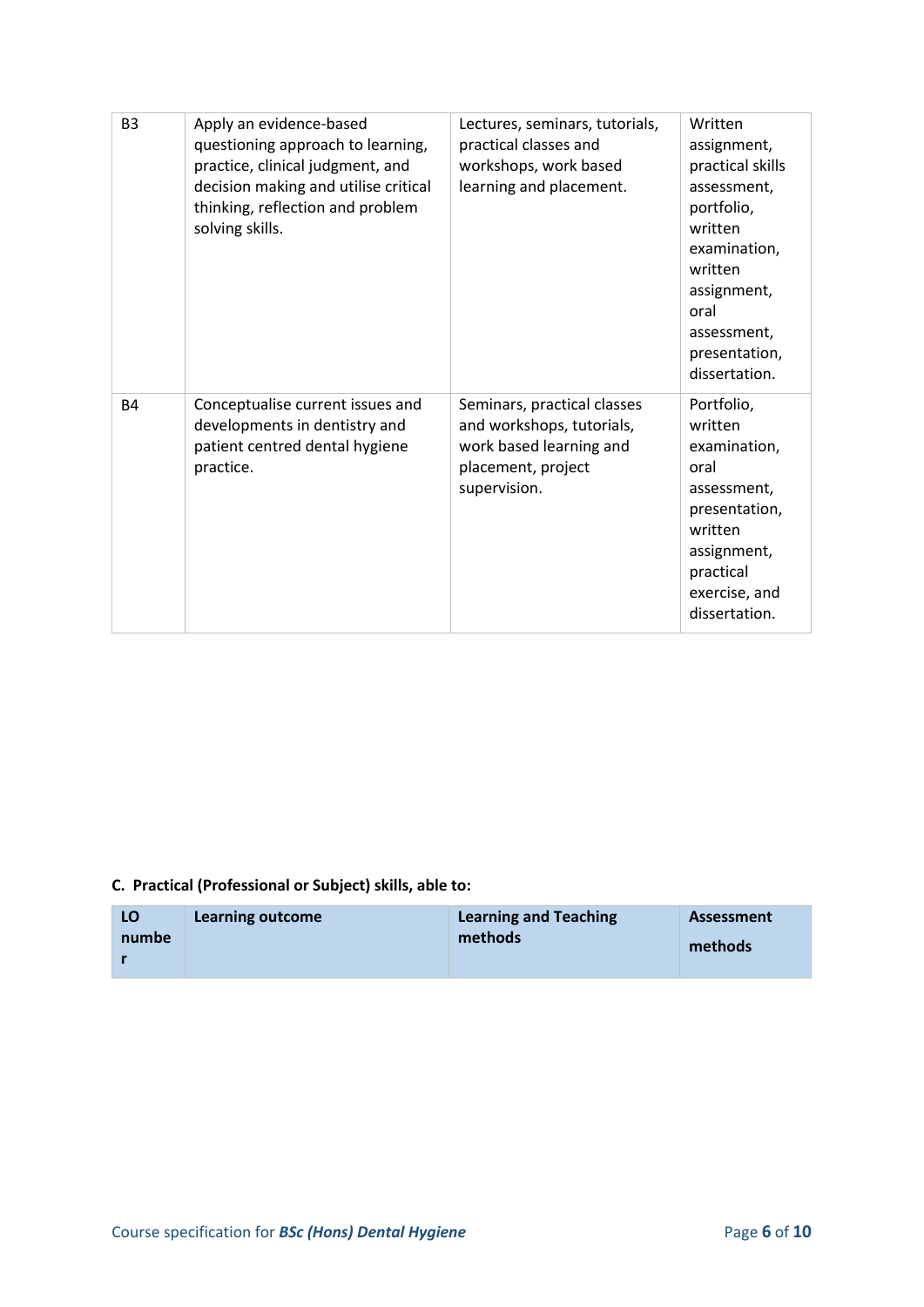| C <sub>1</sub> | Lead in the delivery of patient<br>centred dental hygiene care in a<br>safe environment for both patients<br>and staff within the legal and<br>ethical frameworks which inform<br>practice as set out in the UoP<br>Fitness to study guidance and the<br>GDC Fitness to Practice guidance.                         | Lectures, seminars, tutorials,<br>practical classes and<br>workshops, work based<br>learning and placement,<br>community outreach. | Written<br>assignment,<br>practical skills<br>assessment,<br>oral<br>assessment,<br>presentation,<br>portfolio,<br>practical<br>exercise,<br>written<br>examination. |
|----------------|--------------------------------------------------------------------------------------------------------------------------------------------------------------------------------------------------------------------------------------------------------------------------------------------------------------------|------------------------------------------------------------------------------------------------------------------------------------|----------------------------------------------------------------------------------------------------------------------------------------------------------------------|
| C <sub>2</sub> | Be competent in the clinical and<br>technical aspects of providing<br>dental hygiene treatment, applying<br>an evidence-based approach to<br>learning and clinical practice.                                                                                                                                       | Lectures, seminars, tutorials,<br>practical classes and<br>workshops, work based<br>learning and placement.                        | Written<br>assignment,<br>practical skills<br>assessment,<br>oral<br>assessment,<br>presentation,<br>portfolio,<br>written<br>examination.                           |
| C <sub>3</sub> | Use contemporary methods of<br>communication and information<br>management (in a variety of<br>formats) to communicate<br>effectively with patients, their<br>families and associates, members<br>of the dental team and other<br>health professionals involved in<br>their care to influence behaviour<br>change. | Seminars, practical classes and<br>workshops, tutorials, work<br>based learning and<br>community outreach.                         | Portfolio,<br>written<br>examination,<br>portfolio,<br>written<br>assignment,<br>oral<br>assessment,<br>presentation.                                                |
| C <sub>4</sub> | Conduct independent dental<br>research under appropriate<br>supervision.                                                                                                                                                                                                                                           | Lectures, seminars, practical<br>classes and workshops,<br>tutorials, project supervision.                                         | Portfolio,<br>written<br>examination,<br>written<br>assignment,<br>dissertation.                                                                                     |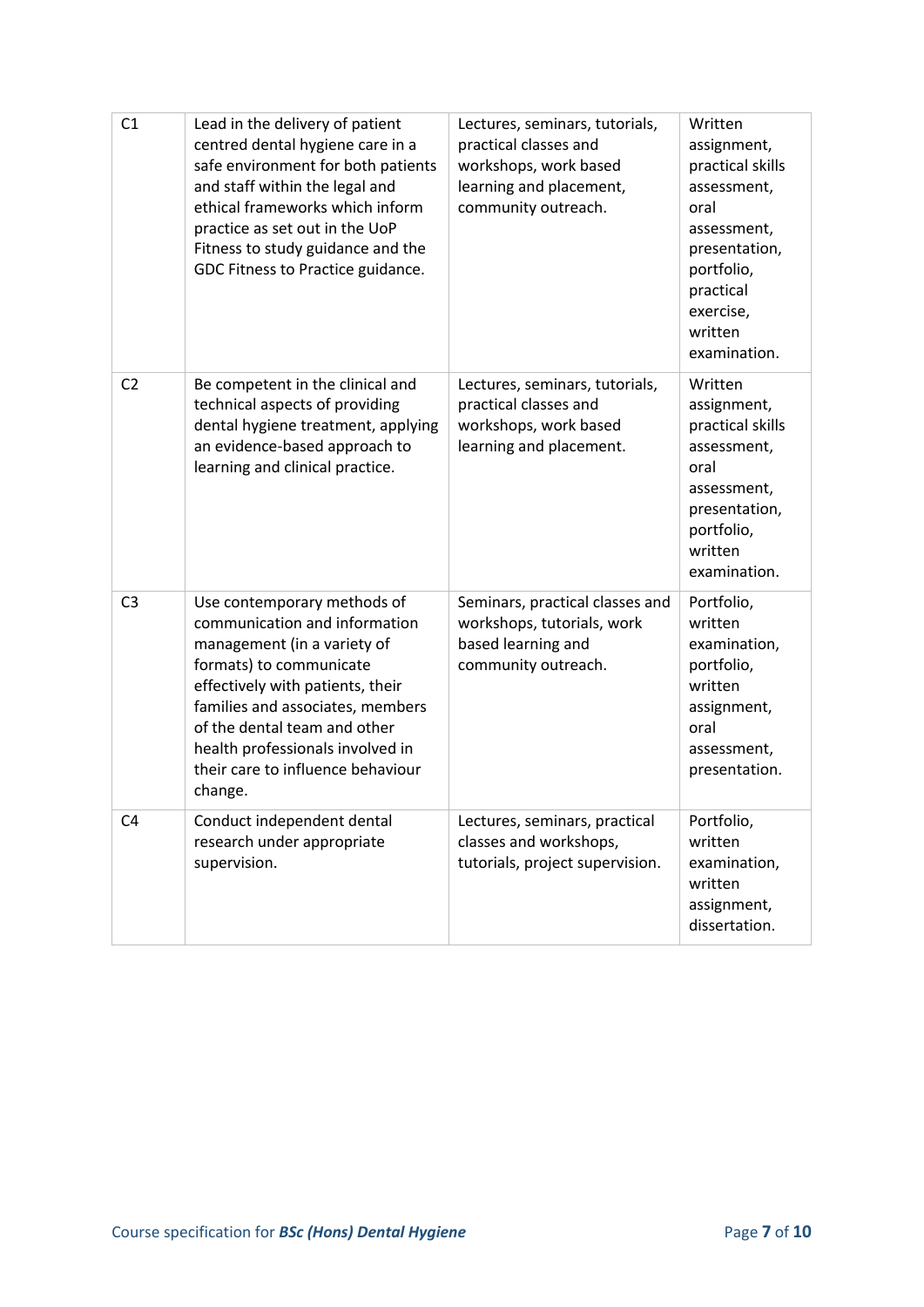| LO<br>numbe<br>r | <b>Learning outcome</b>                                                                                                                                                                                                                                                                                                               | <b>Learning and Teaching</b><br>methods                                                                                                                 | <b>Assessment</b><br>methods                                                                                                                                        |
|------------------|---------------------------------------------------------------------------------------------------------------------------------------------------------------------------------------------------------------------------------------------------------------------------------------------------------------------------------------|---------------------------------------------------------------------------------------------------------------------------------------------------------|---------------------------------------------------------------------------------------------------------------------------------------------------------------------|
| D <sub>1</sub>   | Demonstrate a range of skills<br>relevant to Higher Education and<br>employment taking responsibility<br>for the planning and execution of<br>own learning, reflecting on and<br>evaluating personal strengths and<br>weaknesses to establish a<br>philosophy of continuing personal<br>and professional planning and<br>development. | Lectures, seminars, tutorials,<br>practical classes and<br>workshops, project<br>supervision.                                                           | Written<br>assignment,<br>practical skills<br>assessment,<br>oral<br>assessment,<br>presentation,<br>portfolio,<br>written<br>examination,<br>and<br>dissertation.  |
| D <sub>2</sub>   | Work autonomously and<br>independently demonstrating an<br>adaptable and flexible approach to<br>leadership of individuals and<br>teams, coordinating<br>interprofessional patient centred<br>dental care in a range of<br>environments.                                                                                              | Seminars, practical classes and<br>workshops, tutorials, work<br>based learning and placement,<br>community outreach.                                   | Portfolio,<br>written<br>examination,<br>written<br>assignment,<br>practical<br>exercise, oral<br>assessment,<br>presentation.                                      |
| D <sub>3</sub>   | Utilise leadership skills to manage<br>time effectively, prioritise and<br>work to prescribed time limits<br>whilst respecting other team<br>members contributions to the care<br>and treatment of patients                                                                                                                           | Seminars, lectures, practical<br>classes and workshops,<br>tutorials, work based learning<br>and placement, community<br>outreach, project supervision. | Portfolio,<br>written<br>examination,<br>oral<br>assessment,<br>presentation,<br>portfolio,<br>practical<br>exercise,<br>written<br>assignment and<br>dissertation. |

**D. Transferrable (Graduate and Employability) skills, able to:**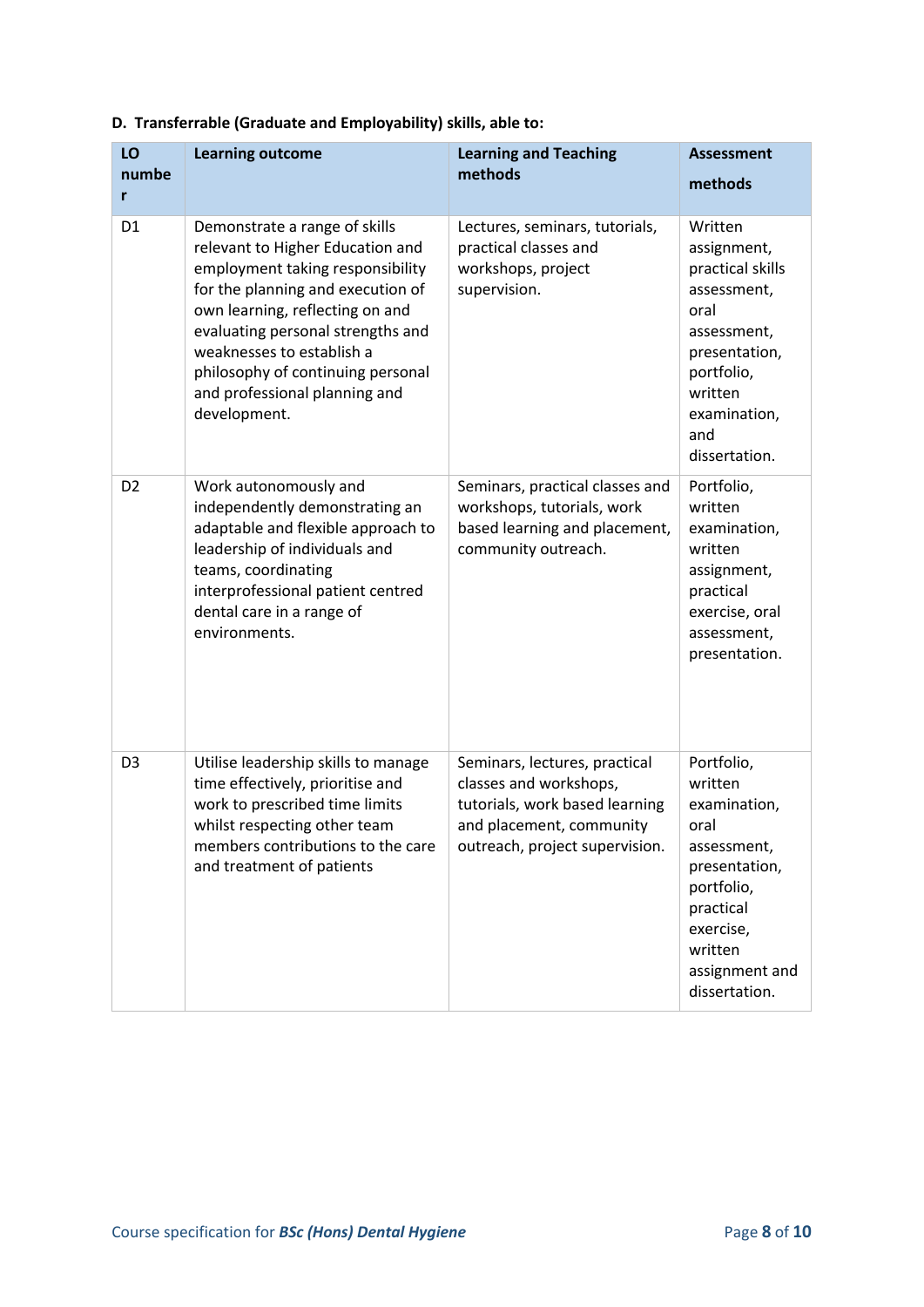| D4 | Acquire, analyse, process and<br>communicate information in a<br>scientific, critical and effective<br>manner to solve problems. | Lectures, seminars, practical<br>classes and workshops and<br>tutorials, work based learning<br>and placement, project<br>supervision. | <b>Practical skills</b><br>assessment,<br>portfolio,<br>written<br>examination,<br>written<br>assignment,<br>oral<br>assessment,<br>presentation,<br>dissertation. |
|----|----------------------------------------------------------------------------------------------------------------------------------|----------------------------------------------------------------------------------------------------------------------------------------|--------------------------------------------------------------------------------------------------------------------------------------------------------------------|
|----|----------------------------------------------------------------------------------------------------------------------------------|----------------------------------------------------------------------------------------------------------------------------------------|--------------------------------------------------------------------------------------------------------------------------------------------------------------------|

# **Academic Regulations**

The current University of Portsmouth Academic Regulations will apply to this course.

Examination and Assessment Regulations 2019: 10. Compensation. The course has exemption from this academic regulation and therefore does not allow compensation.

This is due to the requirements of the General Dental Council that all outcomes are assessed and passed by the student if they are to apply for registration and a dental care professional. [Preparing](https://www.gdc-uk.org/docs/default-source/registration-for-dcps-qualified-overseas/preparing-for-practice-(revised-2015)-(3)9cfe2565e7814f6b89ff98149f436bc7.pdf?sfvrsn=ab3900f4_7)  [for Practice: Dental team learning outcomes for registration \(2015 revised edition\) GDC, pg. 13](https://www.gdc-uk.org/docs/default-source/registration-for-dcps-qualified-overseas/preparing-for-practice-(revised-2015)-(3)9cfe2565e7814f6b89ff98149f436bc7.pdf?sfvrsn=ab3900f4_7)

# **Support for Student Learning**

The University of Portsmouth provides a comprehensive range of support services for students throughout their course, details of which are available at the [MyPort](http://myport.ac.uk/) student portal.

# **Evaluation and Enhancement of Standards and Quality in Learning and Teaching**

The University of Portsmouth undertakes comprehensive monitoring, review and evaluation of courses within clearly assigned staff responsibilities. Student feedback is a key feature in these evaluations, as represented in ou[r Policy for Listening to and Responding to the Student Voice](http://policies.docstore.port.ac.uk/policy-069.pdf) where you can also find further information.

# **Reference Points**

The course and outcomes have been developed taking account of:

*Insert additional reference points or delete as required*

- [University of Portsmouth Curriculum Framework Specification](http://policies.docstore.port.ac.uk/policy-217.pdf?_ga=2.80596127.988573471.1600698712-86764541.1593710288)
- [University of Portsmouth Vision 2030 and Strategy 2025](https://view.joomag.com/university-vision-2030-and-strategy-2025-cc-698-1219-strategy-brochure-2030-joomag-small-2/0639814001578570968)
- [University of Portsmouth Code of Practice for Work-based and Placement Learning](http://policies.docstore.port.ac.uk/policy-151.pdf)
- [Quality Assurance Agency UK Quality Code for Higher Education](https://www.qaa.ac.uk/quality-code)
- [Quality Assurance Agency Qualification Characteristic Statements](https://www.qaa.ac.uk/quality-code/characteristics-statements)
- [Quality Assurance Agency Subject Benchmark Statement](https://www.qaa.ac.uk/quality-code/subject-benchmark-statements) for *Dental Care Professions (2005) Currently out of date (Archived)*
- [Quality Assurance Agency Framework for Higher Education Qualifications](https://www.qaa.ac.uk/en/quality-code/qualifications-and-credit-frameworks)

●

● Requirements of Professional and/or Statutory Regulatory Bodies: General Dental Council